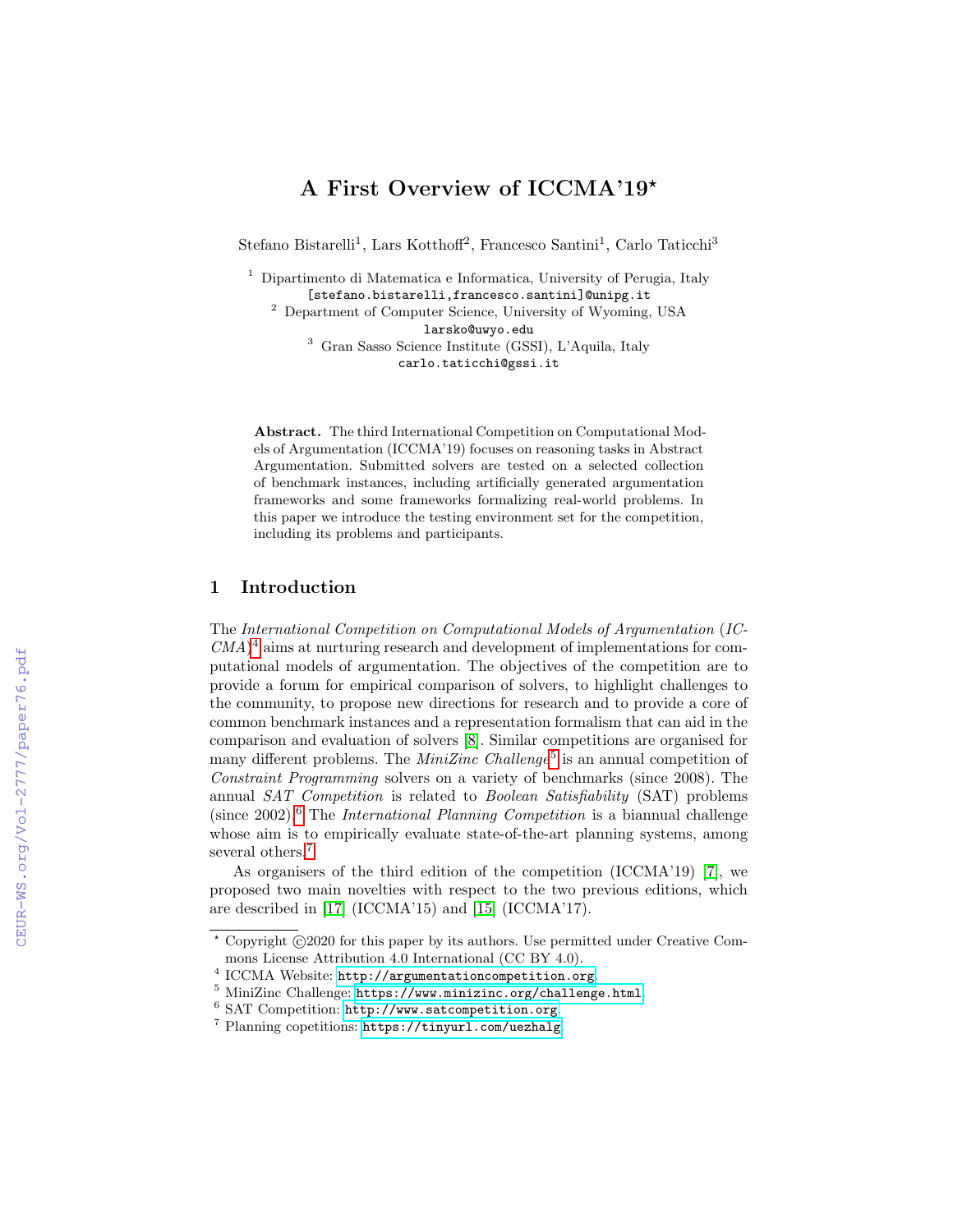

<span id="page-1-2"></span>Fig. 1. An example of AF.

First of all, the competition features a new track concerning dynamic Argu-mentation Frameworks (AFs, see Sect. [2\)](#page-1-0), which can measure the efficiency of solvers in recomputing extensions with small modifications to a starting AF. In this track, dedicated to dynamic solvers and approaches [\[2,](#page-11-0)[4\]](#page-11-1), that is working on dynamic AFs, previous results can be used to rapidly reach a solution in a slightly modified framework, instead of solving the whole problem from scratch.

The second novelty in ICCMA'19 concerns the use of the  ${Docker}^8$  ${Docker}^8$ . Docker is a platform-as-a-service software that uses operating-system level virtualization to deliver software in packages called containers. In this case, our purpose is to encourage the development of solves that can easily run everywhere, so to ease the evaluation phase and allow for the recomputation of the competition results.

The paper is structured as follows: in Sect. [3](#page-2-0) we describe the main novelties introduced in ICCMA'19 with respect to previous editions. In Sect. [4](#page-4-0) we describe the tasks we tested in the competition. Section [5](#page-5-0) shows the input and output formats of abstract argumentation frameworks that solvers were required to deal with. Finally, Sect. [6](#page-8-0) outlines ICCMA'19 participants and benchmarks, and how results were evaluated in order to obtain a final ranking. Section [7](#page-11-2) reports the final conclusions and future improvements.

# <span id="page-1-0"></span>2 Abstract Argumentation

An Abstract Argumentation Framework (AF, for short) [\[12\]](#page-12-0) is a tuple  $\mathcal{F} = (\mathsf{A}, \rightarrow)$ where A is a set of arguments and  $\rightarrow$  is a relation  $\rightarrow \subseteq A \times A$ . For two arguments  $a, b \in A$  the relation  $a \to b$  means that argument a attacks argument b. An argument  $a \in A$  is defended by  $S \subseteq A$  (in F) if for each  $b \in A$  such that  $b \to a$ there is some  $c \in S$  such that  $c \to b$ . A set  $E \subseteq A$  is *conflict-free* (in  $\mathcal{F}$ ) if and only if there are no  $a, b \in E$  with  $a \to b$ . E is *admissible* (in F) if and only if it is conflict-free and each  $a \in E$  is defended by E. Finally, the *range* of E (in F) is the set of arguments attacked by  $E: E^+ = \{a \in A \mid \exists b \in E : b \to a\}.$  A directed graph can straightforwardly represent an AF: an example is given in Figure [1.](#page-1-2)

The collective acceptability of arguments depends on the definition of different semantics. Four of them are proposed by Dung in his seminal paper [\[12\]](#page-12-0), namely the complete  $(CO)$ , preferred  $(PR)$ , stable  $(ST)$  and grounded  $(GR)$  semantics. In ICCMA we consider them and three additional semantics: semi-stable  $(SST)$  [\[10\]](#page-12-1), stage  $(STG)$  [\[18\]](#page-12-2), and ideal  $(ID)$  [\[13\]](#page-12-3).

<span id="page-1-1"></span><sup>8</sup> Docker.com: <https://www.docker.com>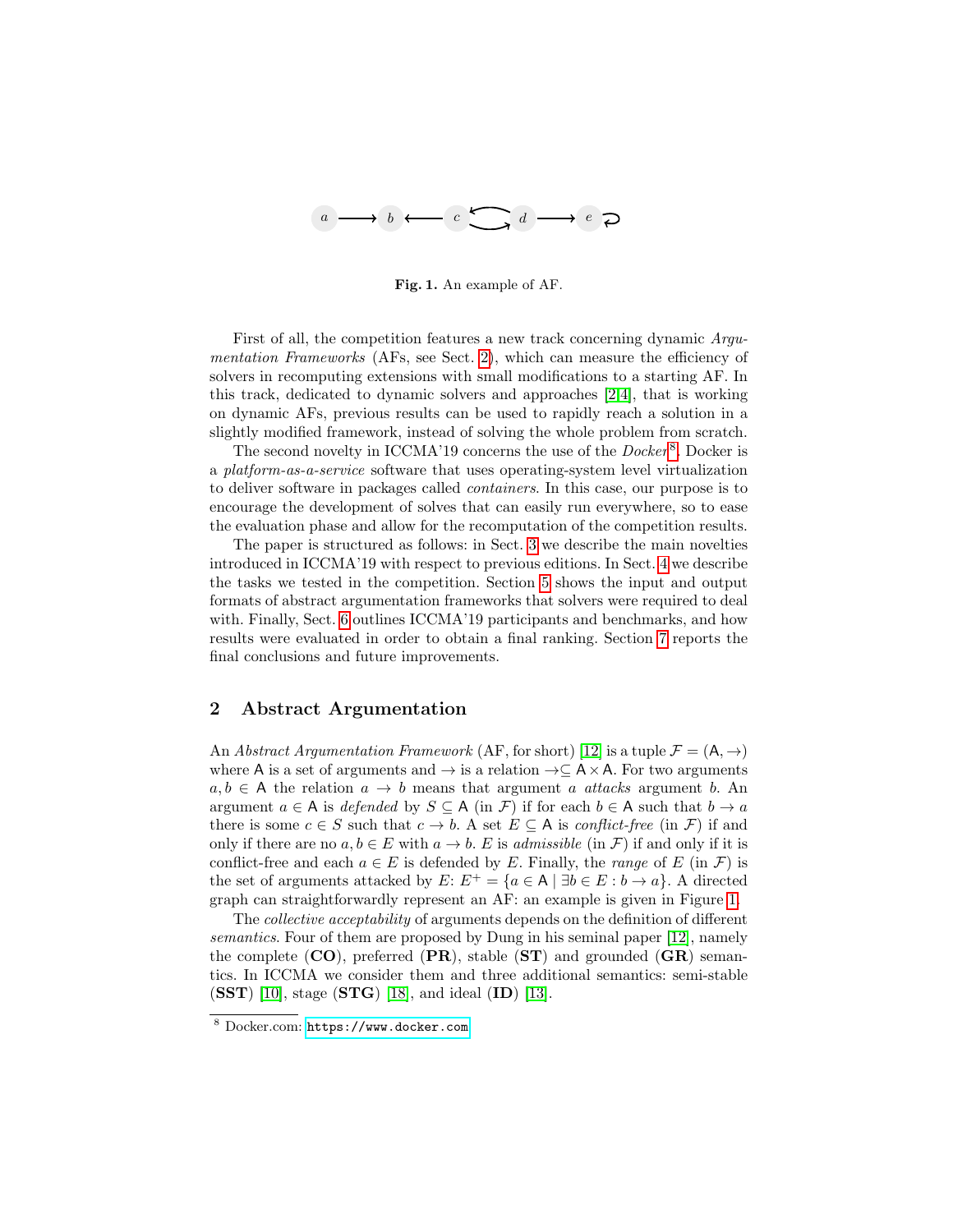Semantics determine sets of jointly acceptable arguments, called extensions, by mapping each  $\mathcal{F} = (A, \rightarrow)$  to a set  $\sigma(\mathcal{F}) \subseteq 2^A$ , where  $2^A$  is the power-set of A, and  $\sigma$  parametrically stands for any of the considered semantics. The extensions under complete, preferred, stable, semi-stable [\[10\]](#page-12-1), stage [\[18\]](#page-12-2), grounded and ideal [\[13\]](#page-12-3) semantics are defined as follows. Given  $\mathcal{F} = (A, \rightarrow)$  and a set  $E \subseteq A$ ,

- $E \in \mathbf{CO}(\mathcal{F})$  iff E is admissible in  $\mathcal{F}$  and if  $a \in A$  is defended by E in  $\mathcal{F}$  then  $a \in E$ ,
- $E \in \textbf{PR}(\mathcal{F})$  iff  $E \in \textbf{CO}(\mathcal{F})$  and there is no  $E' \in \textbf{CO}(\mathcal{F})$  s.t.  $E' \supset E$ ,
- $E \in \mathbf{SST}(\mathcal{F})$  iff E is complete extension in  $\mathcal{F}$  and  $E \cup E^+$  is maximal (w.r.t. set inclusion) among all complete extensions in  $\mathcal{F}$ ,
- $E \in ST(\mathcal{F})$  iff  $E \in \mathbf{CO}(\mathcal{F})$  and  $E \cup E^+ = A$ ,
- $E \in \text{STG}(\mathcal{F})$  iff E is conflict-free in F and  $E \cup E^+$  is maximal (w.r.t. set inclusion) among all conflict-free sets in  $\mathcal{F}$ ,
- $-E \in \text{GR}(\mathcal{F})$  iff  $E \in \text{CO}(\mathcal{F})$  and there is no  $E' \in \text{CO}(\mathcal{F})$  s.t.  $E' \subset E$ ,
- $-E \in ID(\mathcal{F})$  if and only if E is admissible,  $E \subseteq \bigcap \textbf{PR}(\mathcal{F})$  and there is no admissible  $E' \subseteq \bigcap \textbf{PR}(\mathcal{F})$  s.t.  $E' \supset E$ .

For a more detailed view on these semantics please refer to [\[3\]](#page-11-3). Note that both grounded and ideal extensions are uniquely determined and always exist [\[12](#page-12-0)[,13\]](#page-12-3).

### <span id="page-2-0"></span>3 Novelties in ICCMA'19

In Sect. [3.1](#page-2-1) and Sect. [3.2](#page-3-0) we respectively introduce the Docker environment we used to execute and test solvers, and the literature about dynamic solvers.

#### <span id="page-2-1"></span>3.1 The Docker Platform

Docker is an open-source implementation of operating-system-level virtualisation, also known as containerisation. It can be used for developing, shipping, and running applications, separating applications from infrastructure with the purpose to deliver software quickly.

Docker is primarily developed for Linux, where it uses the resource isolation features of the Linux kernel such as cgroups and kernel namespaces, and a union-capable file system, to allow independent "containers" to run within a single Linux instance. The main aim is to avoid the overhead of starting and maintaining virtual machines. Docker allows applications to use the same Linux kernel as the system that they are running on and only requires applications to be shipped with things not already running on the host computer. The same container can also be executed on different operating systems: besides different Linux distros such as Debian, Fedora, and Ubuntu, there also exist Docker engines for MacOS, Windows, Amazon Web Services, and Microsoft Azure, which allow for directly moving an application into the cloud without modifications.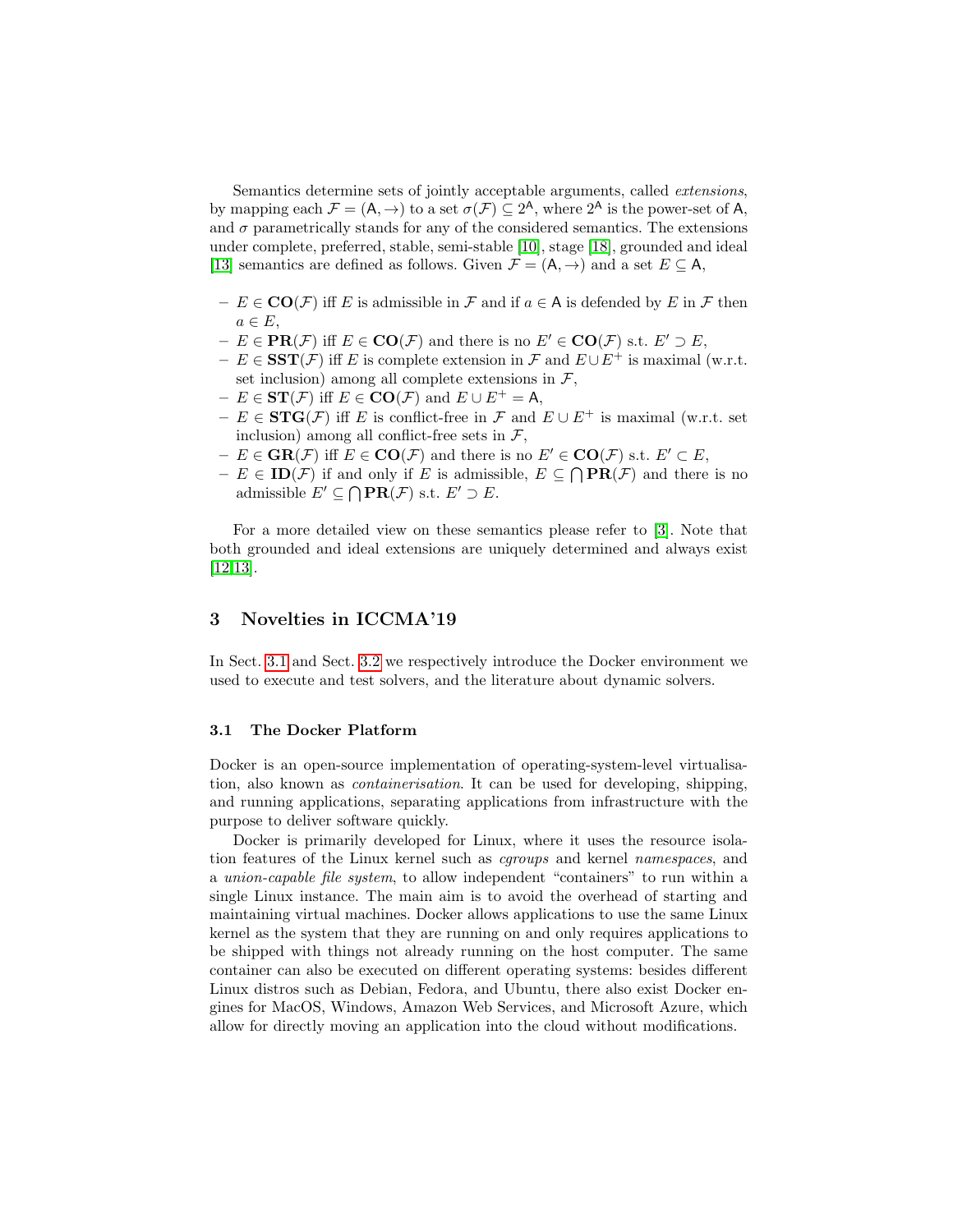The Docker Engine is a client-server application. The first component is a server, i.e., dockerd. It listens for Docker API requests and manages Docker objects such as images, containers, networks, and volumes. The second component is a REST API which specifies interfaces that programs can use to talk to the daemon and instruct it what to do. Finally, the third component is a command line interface (CLI) client: the CLI uses the Docker REST API to control or interact with the Docker daemon through scripting or direct CLI commands.

We require each solver to be submitted to ICCMA'19 to be packaged in a Docker container. To do so, a participant needs three files at least: i) a Dockerfile, ii) a solver interface.sh file, and iii) the solver itself. The Dockerfile defines the environment in the container. The access to resources like networking interfaces is virtualised inside this environment. We suggested to package solvers by using Alpine[9](#page-3-1) , which is a minimal distro, around 5Mbyte.

#### <span id="page-3-0"></span>3.2 Motivations to Dynamic Frameworks

In previous ICCMA editions, all the frameworks in each database were considered static, in the sense that all the AFs were sequentially passed as input to solvers, representing different and independent problem instances: all tasks were computed from scratch without taking any potentially useful knowledge from previous runs into account.

However, in many practical applications, an AF represents only a temporary situation: arguments and attacks can be added/retracted to take into account new knowledge that becomes available. For instance, in disputes among users of online social networks [\[16\]](#page-12-4), arguments/attacks are repeatedly added/retracted by users to express their point of view in response to the last move made by the adversaries in the current digital polylogue (often disclosing as few arguments/attacks as possible).

For this reason, ICCMA'19 also featured additional tracks to evaluate solvers on dynamic Dung's frameworks. The aim was to test those solvers dedicated to efficiently recompute a solution after a small change in the original AF. In this case, a problem instance consists of an initial framework (as for classical tracks) and an additional file storing a sequence of additions/deletions of attacks on the initial framework, that is a list of modifications. This file is provided through a simple text format, e.g., a sequence of  $+att(a, b)$  (attack addition) or  $-att(d, e)$ (attack deletion). The final single output needs to report the solution for the initial framework and as many outputs as the number of changes.

The dynamics of frameworks has attracted recent and wide interest in the Argumentation community. We describe some related work, which also points to the research groups interested in the organisation of such a track. In [\[9\]](#page-12-5), the authors investigate the principles according to which a grounded extension of a Dungs AF does not change when the set of arguments/attacks are changed. The work of [\[11\]](#page-12-6) studies how the extensions can evolve when a new argument is considered. The authors focus on adding one argument interacting with one starting

<span id="page-3-1"></span><sup>9</sup> Alpine Linux: <https://alpinelinux.org>.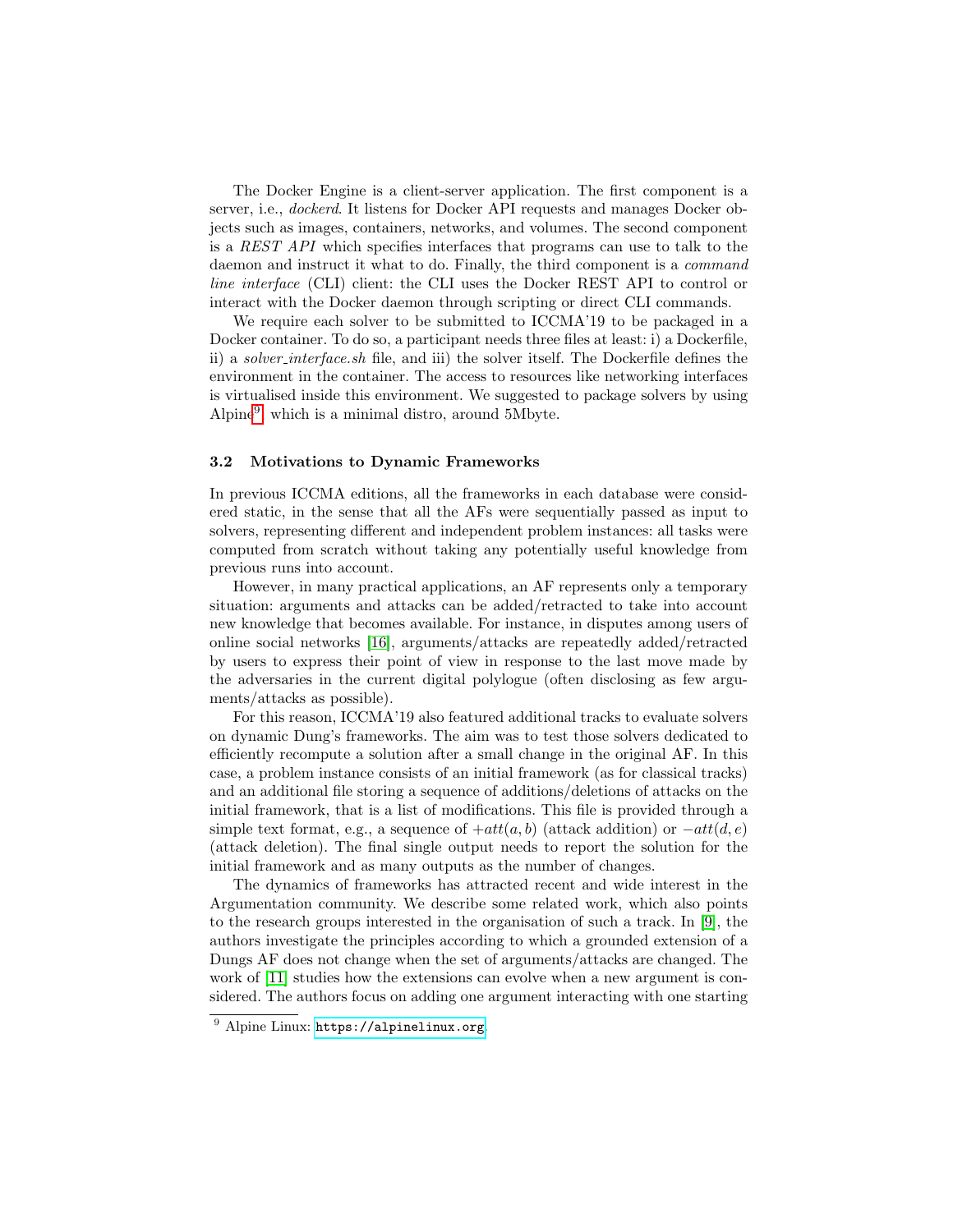argument (i.e., an argument which is not attacked by any other argument). In [\[19\]](#page-12-7), the authors study the evolution of the set of extensions after performing a change operation (addition/removal of arguments/interaction). The work in [\[4\]](#page-11-1) proposes a division-based method to divide the updated framework into two parts: "affected" and "unaffected". Only the status of affected arguments is recomputed after updates. A matrix-reduction approach that resembles the previous division method is presented in [\[19\]](#page-12-7).

A work that tests complete, preferred, stable, and grounded semantics on an AF and a set of updates is [\[1\]](#page-11-4). This approach finds a reduced (updated) AF sufficient to compute an extension of the whole AF, and uses state-of-the-art algorithms to recompute an extension of the reduced AF only. In [\[2\]](#page-11-0) the same authors extend their dynamic techniques to improve the sceptical acceptance of arguments in preferred extensions.

Modifications of AFs are also studied in the literature as a base to compute robustness measures of frameworks [\[6\]](#page-12-8). In particular, by adding/removing an argument/attack, the set of extensions satisfying a given semantics may or may not change. For instance, one could be interested in computing the number of modifications needed to bring a change in this set, or measure the number of modifications needed to have a different set of extensions satisfying a desired semantics. In the latter case, the user is interested in having an estimate on how distant two different points of views are; this kind of approach has also been proposed in [\[5\]](#page-12-9).

### <span id="page-4-0"></span>4 The Competition Tracks and Tasks

ICCMA'19 let solvers participate in 7 classical tracks, exactly the same tracks as in ICCMA'17. The tracks are named along the name of semantics, thus we have a track for each  $\sigma \in \{CO, PR, ST, SST, STG, GR, ID\}.$ 

The tasks are characterised by a problem and the semantics with which the problem is solved. The considered problems are:

SE- $\sigma$ : Given  $\mathcal{F} = (A, \rightarrow)$ , return some set  $E \subseteq A$  that is a  $\sigma$ -extension of  $\mathcal{F}$ . **EE-** $\sigma$ : Given  $\mathcal{F} = (A, \rightarrow)$ , enumerate all sets  $E \subset A$  that are  $\sigma$ -extensions of F.

**DC-** $\sigma$ : Given  $\mathcal{F} = (A, \rightarrow)$  and  $a \in A$ , decide whether a is credulously accepted in  $\mathcal F$  under  $\sigma$ .

**DS-** $\sigma$ : Given  $\mathcal{F} = (A, \rightarrow)$  and  $a \in A$ , decide whether a is skeptically accepted in  $\mathcal F$  under  $\sigma$ .

For single-status semantics  $(GR \text{ and } ID)$  the problem  $EE$  is equivalent to SE, and DS is equivalent to DC. Also note that the DC problem returns the same results when computed for **CO** and **PR**, but in order to allow the participation in the PR track without implementing tasks on the CO semantics (or vice versa), both tasks are maintained. Hence, the tasks in ICCMA'19 were:

CO: Complete Semantics (SE, EE, DC, DS);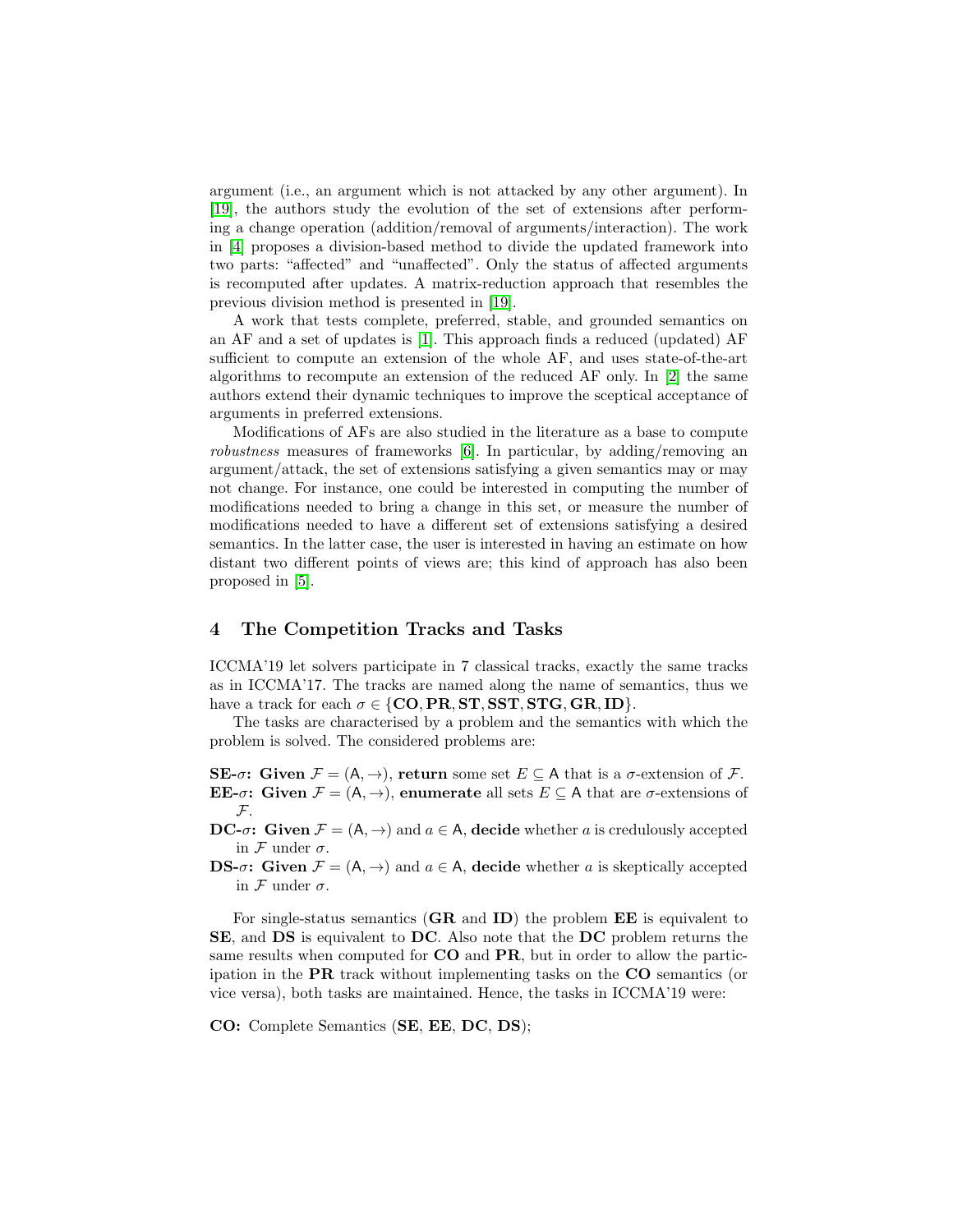PR: Preferred Semantics (SE, EE, DC, DS); ST: Stable Semantics (SE, EE, DC, DS); SST: Semi-stable Semantics (SE, EE, DC, DS); STG: Stage Semantics (SE, EE, DC, DS); GR: Grounded Semantics (only SE and DC); ID: Ideal Semantics (only SE and DC).

The combination of problems and semantics amounts to a 24 tasks overall. In addition, 4 new tracks were dedicated to the solution of problems over dynamic frameworks, this time using the semantics originally proposed in [\[12\]](#page-12-0):  $\sigma \in \{CO, PR, ST, GR\}$ . In this case, a problem instance consists of an initial framework and an additional file storing a sequence of additions/deletions of attacks (see Sect. [5](#page-5-0) for more details). The dynamic tasks were:

CO: Complete Semantics (SE, EE, DC, DS); PR: Preferred Semantics (SE, EE, DC, DS); ST: Stable Semantics (SE, EE, DC, DS); GR: Grounded Semantics (only SE and DC).

In this case, the combination of problems with semantics amounts to a total 14 tasks. Tasks in dynamic tracks are invoked by appending "D" at the end of the intended task: for instance, EE-PR-D points to the enumeration task with the preferred semantics.

In total, ICCMA'19 was composed of 11 tracks that collect 38 different tasks. Each participating solver could compete in an arbitrary set of tasks. If a solver supported all the tasks of a track (e.g., the track on complete semantics), it also automatically participated in the corresponding track.

### <span id="page-5-0"></span>5 Input and Output Formats

In the following of this section we first describe the two file format taken as input by solvers. Benchmarks in ICCMA'19 were available in both the formats, in order to allow participating solvers to choose their preferred during the competition.<sup>[10](#page-5-1)</sup> Moreover, we also shortly describe the required output. In this case the format has to be standard in order to evaluate the answers returned by solvers.

### 5.1 Input Format

Each benchmark instance, that is each AF, is represented in two different file formats: *trivial graph format* ( $tgt$ ) and *aspartix format* ( $apx$ ). We now represent  $\mathcal{F} = (A, \rightarrow)$ , where  $A = \{a1, a2, a3\}$  and  $\rightarrow = \{(a1, a2), (a2, a3), (a2, a1)\}$ , in each of these two formats.

<span id="page-5-1"></span> $^{10}$  Solvers that can use the two formats were required to select the one they wanted to be tested on in ICCMA'19.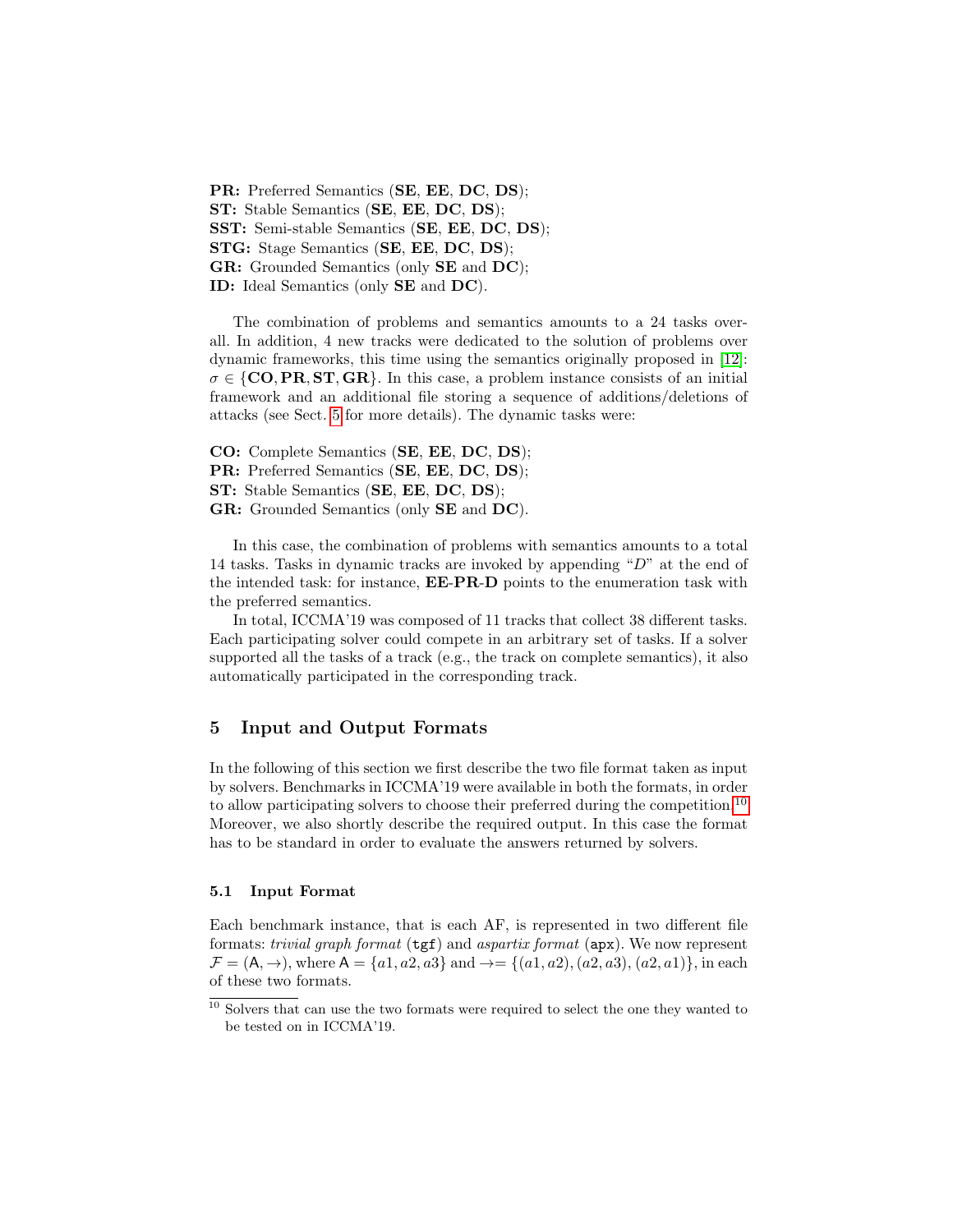$\text{tgf}^{11}$  $\text{tgf}^{11}$  $\text{tgf}^{11}$  is a simple text-based adjacency list file format for describing graphs. The format consists of a list of node labels, followed by a list of edges, which specify node pairs and an optional edge label: in the above example we follow the format  $1\ 2\ 3\ \# \ 12\ 23\ 21$ .

The apx format is instead described in [\[14\]](#page-12-10). This format is more oriented to Argumentation problems, but carried information is in practice very similar to tgf, even if arguments and attacks are associated with a specific label. In our example we have  $arg(a1)$ .  $arg(a2)$ .  $arg(a3)$ .  $att(a1, a2)$ .  $att(a2, a3)$ .  $att(a2, a1)$ .

Both the tgf and apx formats have been used during the previous editions of ICCMA. The novelty is instead represented by formats for dynamic AFs. For each (dynamic) problem instance, a solver requires to take as input two files: the initial framework (either in apx or tgf format) and a text file with a list of changes to be applied to it. The file with changes has to report a list of modifications (one per line) over the initial framework. The format of the file with changes has to follow the same format of the original file (either in  $apxm$  or tgfm format, see in the following of this section). Let us introduce an example in apx.

Example 1. The initial framework is provided in a file named, for example, myFile.apx:

 $arg(a1)$ .  $arg(a2)$ .  $arg(a3)$ . att(a1,a2). att(a2,a3).

The second file is a text file containing the list of modifications to be *sequen*tially performed on the starting file, one after another. The name of this file has to be the same as the starting framework, with extension .apxm instead of .apx. For this example, myFile.apxm is:

+att(a3,a2).  $-att(a1,a2)$ . +att(a1,a3).

Applying these changes over the initial file corresponds in practice to three full frameworks (besides the initial one), which are represented in Figure [2:](#page-7-0)

We propose a second example by using the same framework expressed in the tgf format this time.

Example 2. The text file with modification needs to have the same name of the the initial framework, with suffix .tgfm instead of .tgf. Hence, in this case myFile.tgfm is:

<span id="page-6-0"></span><sup>&</sup>lt;sup>11</sup> Trivial graph format:  $http://en.wikipedia.org/wiki/Trivial_Graph_Format.$  $http://en.wikipedia.org/wiki/Trivial_Graph_Format.$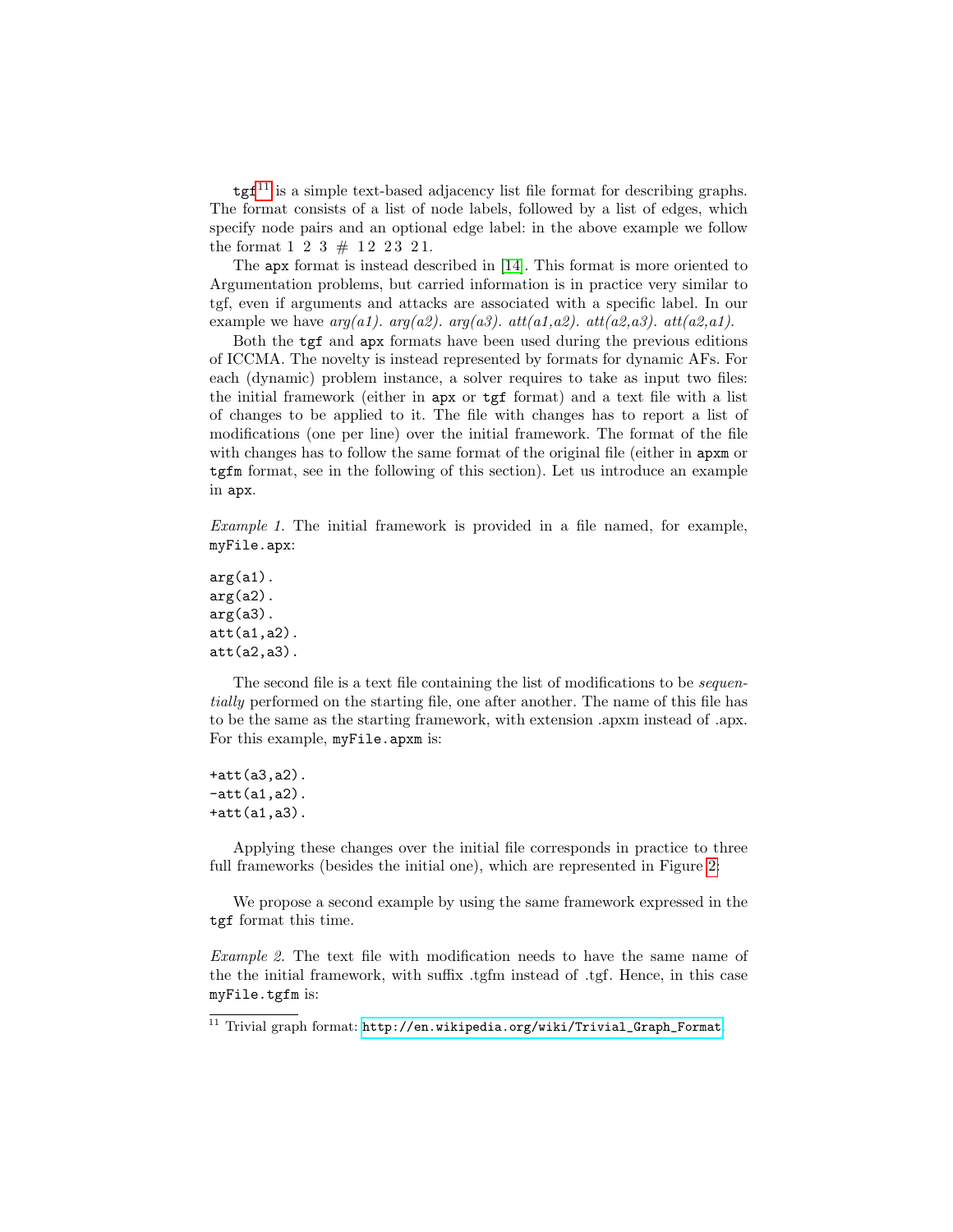| $arg(a1)$ .     | $arg(a1)$ .     | $arg(a1)$ .     |
|-----------------|-----------------|-----------------|
| $arg(a2)$ .     | $arg(a2)$ .     | $arg(a2)$ .     |
| $arg(a3)$ .     | $arg(a3)$ .     | $arg(a3)$ .     |
| $att(a1, a2)$ . | $att(a2, a3)$ . | $att(a2, a3)$ . |
| $att(a2, a3)$ . | $att(a3, a2)$ . | $att(a3, a2)$ . |
| $att(a3, a2)$ . |                 | $att(a1, a3)$ . |

<span id="page-7-0"></span>Fig. 2. The three AFs obtained from the modifications in myFile.apxm.

+3 2  $-1$  2 +1 3

As for the previous example, even in this case we obtain three different frameworks, in this case represented in tgf. Such AFs are in Figure [3.](#page-7-1)

| 1              | 1              | 1      |
|----------------|----------------|--------|
| 2              | 2              | 2      |
| 3              | 3              | 3      |
| #              | #              | #      |
| 1 <sub>2</sub> | 2 <sub>3</sub> | 23     |
| 2 <sub>3</sub> | 3 <sub>2</sub> | 32     |
| 3 <sub>2</sub> |                | 3<br>1 |

<span id="page-7-1"></span>Fig. 3. The three AFs obtained from the modifications in myFile.tgfm.

We required ICCMA'19 benchmark generators to produce modifications where attacks have to be added only between existing arguments: no new argument can be introduced. In case all the attacks connected to an argument were removed, such an argument is *not* removed from the framework.

Moreover, benchmarks and benchmark generators needed to provide both the initial framework and the modification file for each instance. For each initial framework, a modification file with at least 15 attack additions/deletions was required.

Therefore, if a modification file had  $n$  changes (one per text line), a solver had to run  $n$  different problems by applying such modifications in sequence (from the top of the file).<sup>[12](#page-7-2)</sup>

### 5.2 Output Format

Concerning the same tasks tested in previous ICCMA editions, the format that the output needs to follow does not change. For DC and DS tasks, the printed

<span id="page-7-2"></span> $12$  We asked the participants to find solutions sequentially, one modification after another, even if such changes are all in the same file.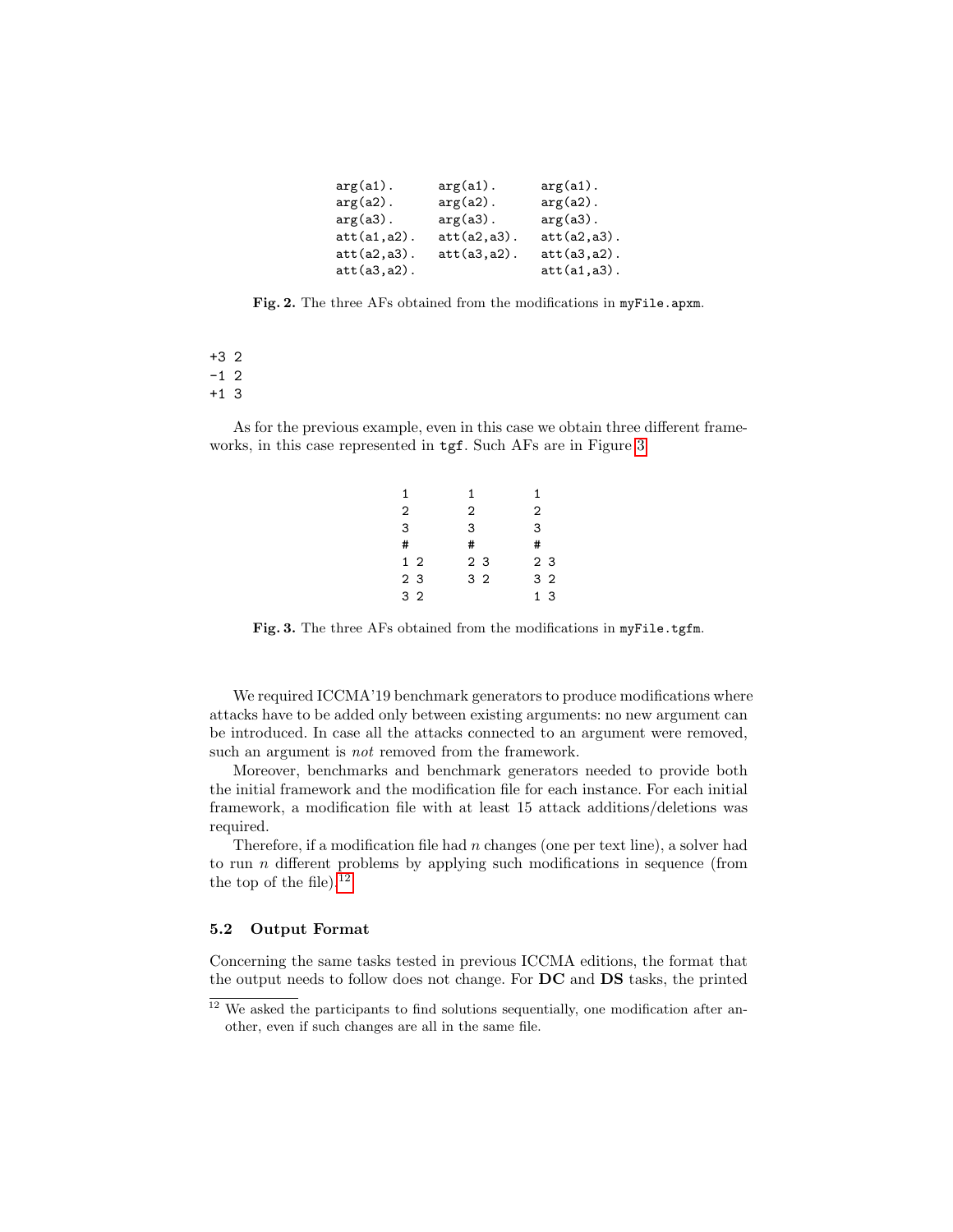<span id="page-8-1"></span>Table 1. The list of ICCMA'19 participants. A detailed description of the solvers can be found at: <https://iccma2019.dmi.unipg.it/submissions.html>.

| Solver        | Authors                                                                      |
|---------------|------------------------------------------------------------------------------|
| Argpref       | Alessandro Previti and Matti Järvisalo                                       |
|               | ASPARTIX-V19 Wolfgang Dvořák, Anna Rapberger, Johannes P. Wallner and Stefan |
|               | Woltran                                                                      |
|               | CoQuiAAS v3.0 Jean Marie Lagniez, Emmanuel Lonca and Jean-Guy Mailly         |
| DREDD         | Matthias Thimm                                                               |
| EqArgSolver   | Odinaldo Rodrigues                                                           |
| Mace4/Prover9 | Adrian Groza, Liana Toderean, Emanuel Baba, Eliza Olariu, George             |
|               | Bogdan and Oana Avasi                                                        |
| $\mu$ -toksia | Andreas Niskanen and Matti Järvisalo                                         |
| <b>PYGLAF</b> | Mario Alviano                                                                |
| Yonas         | Lars Malmqvist                                                               |

standard output was required to be either YES or NO. The SE task had to output the list of arguments belonging to the returned extension: for example,  $[a1, a2, a4]$ . Finally, **EE** had to return the list of extensions in the form  $[[a1, a2] [a1, a3] [a2, a3]].$ 

Concerning the dynamic tracks instead, all the answers were in the form of a list where the first element represents the solution of the required task on the initial framework; each following element in this list is the answer returned on the  $(i + 1)^{th}$  framework obtained by sequentially applying the first i changes in the modification file:  $i \in [1..n]$  and n is the total number of changes in the modification file.  $DC-\sigma$ -D and  $DS-\sigma$ -D returns a list of YES or NO, one for each modification including the initial framework: for example,  $[[YES], [YES], [NO], \ldots]$ . In  $\mathbf{SE}\text{-}\sigma\text{-}\mathbf{D}$  we have a list of extensions:  $[[a1, a3][a1][a1, a2]]$ . Finally, the result of  $EE$ - $\sigma$ - $D$  tasks corresponded to lists of extensions, one for each obtained AF: for instance,  $[[a1, a3]][a1, a3]][a1][a1, a3][a1, a2][[a1, a2]]$ .

# <span id="page-8-0"></span>6 Participants, Benchmarks, Evaluation

#### 6.1 Participants

The competition received 9 solvers from research groups in Austria, Finland, France, Germany, Italy, Romania and the UK: see Table [1.](#page-8-1) Among them, 3 were submitted to all the tracks (including dynamic tracks). The authors of the solvers used different techniques to implement their tools. In particular, 4 were based on the transformation of argumentation problems to SAT, 1 on transformation to ASP, 1 relied on machine learning, and 3 were built on tailor-made algorithms.

Table [2](#page-9-0) reports every single track each solver participated in.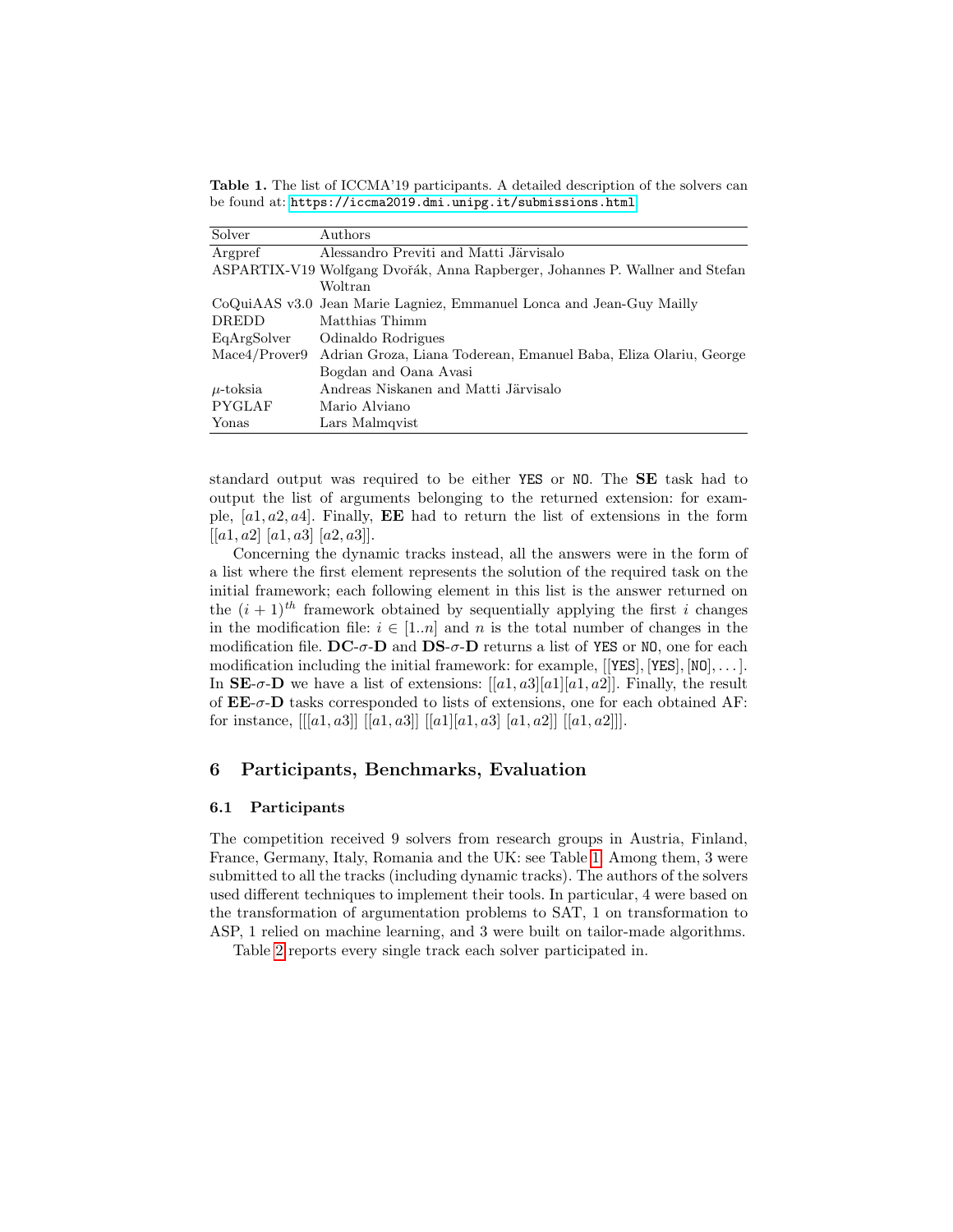<span id="page-9-0"></span>

| DC DS SE EE DC DS SE EE DC DS SE EE DC DS SE EE DC SSE EE DC DS SE EE DC SE DC SE<br>ノ ノ ノ ノ ノ ノ ノ ノ ノ ノ ノ ノ ノ ノ イ イ イ <br>ノ ノ ノ ノ ノ ノ ノ ノ ノ ノ ノ ノ ノ ノ ノ ノ ノ ノ ノ |
|------------------------------------------------------------------------------------------------------------------------------------------------------------------|
|                                                                                                                                                                  |
|                                                                                                                                                                  |
|                                                                                                                                                                  |
|                                                                                                                                                                  |
|                                                                                                                                                                  |
|                                                                                                                                                                  |
|                                                                                                                                                                  |
|                                                                                                                                                                  |
|                                                                                                                                                                  |
|                                                                                                                                                                  |
|                                                                                                                                                                  |
| $\checkmark$                                                                                                                                                     |

Table 2. Tasks supported by solvers. Table 2. Tasks supported by solvers.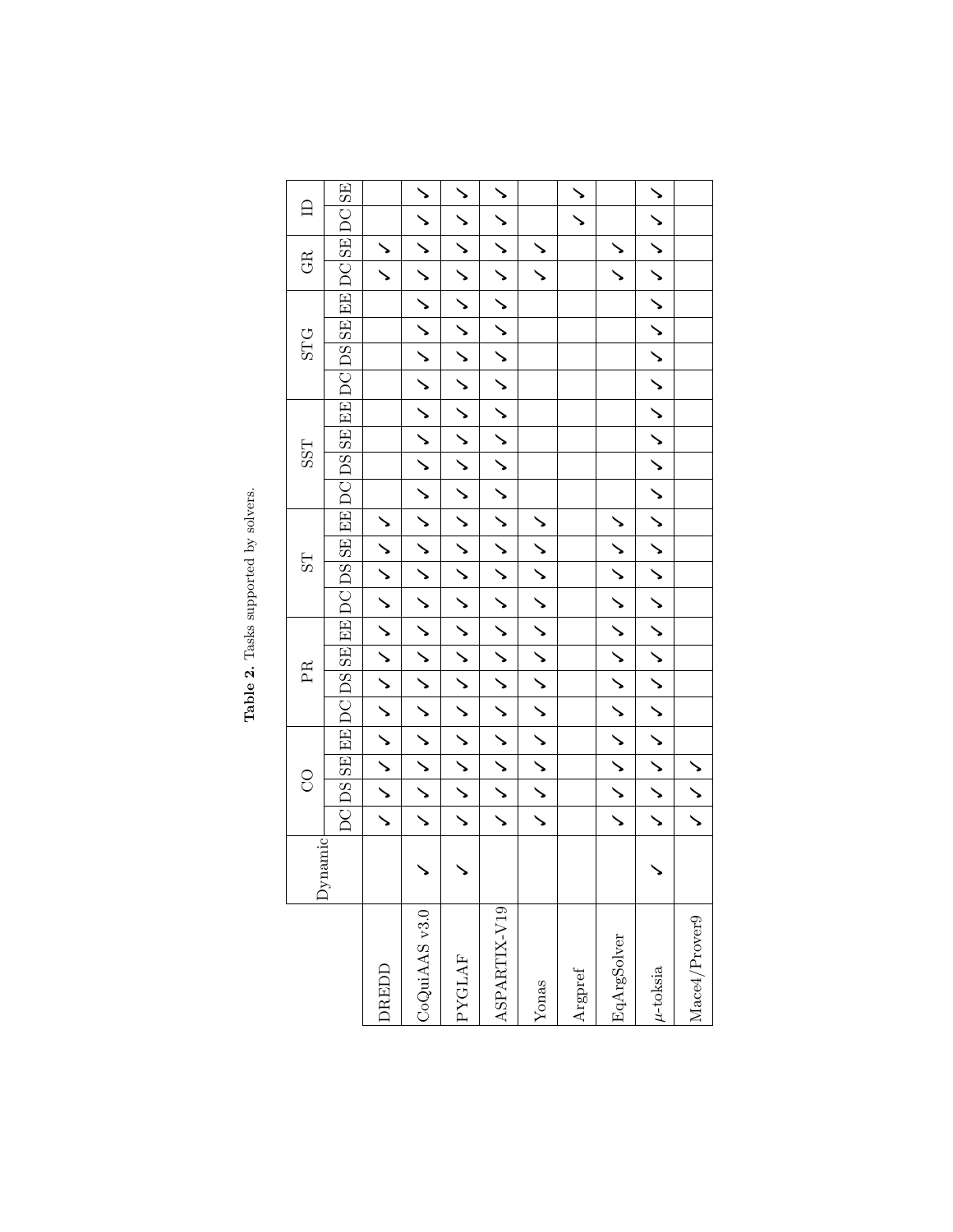#### 6.2 Benchmarks

Each solver had 4GByte of RAM to compute the results of tasks in both the classical and dynamic track. 326 argumentation framework instances were selected among those used in previous competitions as well as 2 new benchmarks submitted for ICCMA'19<sup>[13](#page-10-0)</sup>.

The ranking of solvers for a track was based on the sum of scores over all tasks of the track. Ties were broken by the total time it took the solver to return correct results. Note that in order to make sure that each task had the same impact on the evaluation of the track, all tasks for one semantics had the same number of instances. Each solver participating in a task was queried with a fixed number of instances corresponding to the task with a timeout of 10 minutes each. For each instance, a solver got (0, 1] points if it delivered the correct result (it may have been incomplete);  $-5$  points if it delivered an incorrect result; 0 points if the result was empty (e.g., the timeout was reached without answer) or if it was not parsable (e.g., some unexpected error message). In case of testing **SE**, DC, and DS, the assigned score was 1 if the solver returned the correct answer (respectively "yes", "no", or just an extension). In case of EE, a solver received a  $(0, 1]$  fraction of points depending on the percentage of found enumerated extensions (1 if it returned all of them).

### 6.3 Evaluation

The timeout to compute an answer for dynamic tracks was 5 minutes for each framework/change (half of the time in the classical track for a single instance). For the solvers participating in the dynamic tracks, a result was considered correct and complete if, for n changes,  $n + 1$  correct and complete results were given. The score for a correct and complete result was 1. A partial (incomplete) result was considered correct if it gave less than  $n + 1$  answers, but each of the given answers was correct and complete (with respect to the corresponding static tasks). These rules hold for all the problems (SE, DC, DS, EE) in the dynamic tracks. A correct but incomplete result scored a value in (0, 1], depending on the rate of correct sub-solutions given. There was an exception in the case the considered dynamic task involved enumeration (i.e., EE): if the last solution a solver provided was correct but partial, then the whole answer was evaluated as the last problem was not solved at all, considering the answer as partial and correct, and fraction of  $1/n$  points, depending on the percentage of returned enumerated extensions was assigned. If any of the sub-solution was incorrect, then the overall output was considered incorrect (−5 points). Otherwise, in case no answer was given, 0 points were assigned (for sintance, due to a timeout). In the final ranking, ties were broken by the total time it took the solver to return correct results for all the considered frameworks (initial framework and successive changes).

<span id="page-10-0"></span><sup>&</sup>lt;sup>13</sup> ICCMA'19 benchmarks: <https://iccma2019.dmi.unipg.it/submissions.html>.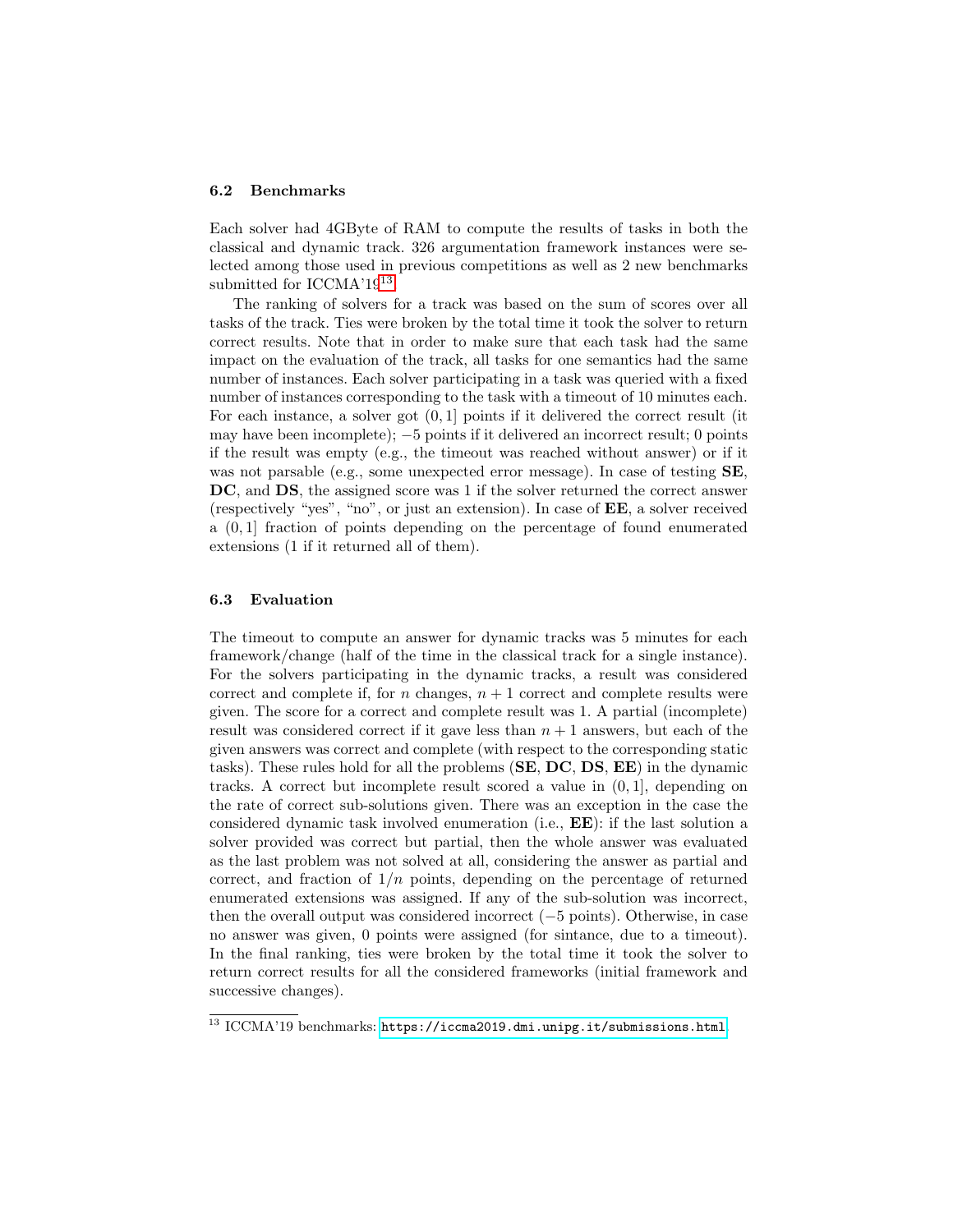# <span id="page-11-2"></span>7 Conclusion

The third International Competition on Computational Models of Argumentation (ICCMA'19) focuses on reasoning tasks in abstract argumentation frameworks. Its aim is to provide a forum for empirical comparison of solvers, to highlight challenges to the community, to propose new directions for research and to provide a core of common benchmark instances and a representation formalism that can aid in the comparison and evaluation of solvers.

We have described the environment in which we performed ICCMA19. Using Docker made the competition easy to recompute, allowing submitters and independent parties to easily reproduce our results and build on them to advance the state of the art. As a second improvement, we also organized a track completely dedicated to dynamic solvers, where previous results can be used to rapidly reach a solution on a slightly modified AF, instead of solving the whole problem from scratch.

As future work, we will provide insights on the results obtained by solvers; for a first summary of final solver-rankings, the interested reader can check them from the main Website of ICCMA.<sup>[14](#page-11-5)</sup> In the non-dynamic tracks,  $\mu$ -toksia is the overall winner, followed by CoQuiAAs and Aspartix19, while in the dynamic track, the first two positions are the same, and then we have Pyglaf.

### Acknowledgements

The first and third author have been supported by projects Argumentation 360 ("Ricerca di Base" 2017–2019) and Rappresentazione della Conoscenza e Apprendimento Automatico (RACRA) ("Ricerca di base" 2018–2020).

### References

- <span id="page-11-4"></span>1. Alfano, G., Greco, S., Parisi, F.: Efficient computation of extensions for dynamic abstract argumentation frameworks: An incremental approach. In: Proceedings of the Twenty-Sixth International Joint Conference on Artificial Intelligence, IJCAI. pp. 49–55. ijcai.org (2017)
- <span id="page-11-0"></span>2. Alfano, G., Greco, S., Parisi, F.: An efficient algorithm for skeptical preferred acceptance in dynamic argumentation frameworks. In: Proceedings of the Twenty-Eighth International Joint Conference on Artificial Intelligence, IJCAI. pp. 18–24. ijcai.org (2019)
- <span id="page-11-3"></span>3. Baroni, P., Caminada, M., Giacomin, M.: An introduction to argumentation semantics. The Knowledge Engineering Review 26(4), 365–410 (2011)
- <span id="page-11-1"></span>4. Baroni, P., Giacomin, M., Liao, B.: On topology-related properties of abstract argumentation semantics. A correction and extension to dynamics of argumentation systems: A division-based method. Artif. Intell. 212, 104–115 (2014)

<span id="page-11-5"></span> $^{14}$  Rankings: <http://argumentationcompetition.org/2019/results.html>.